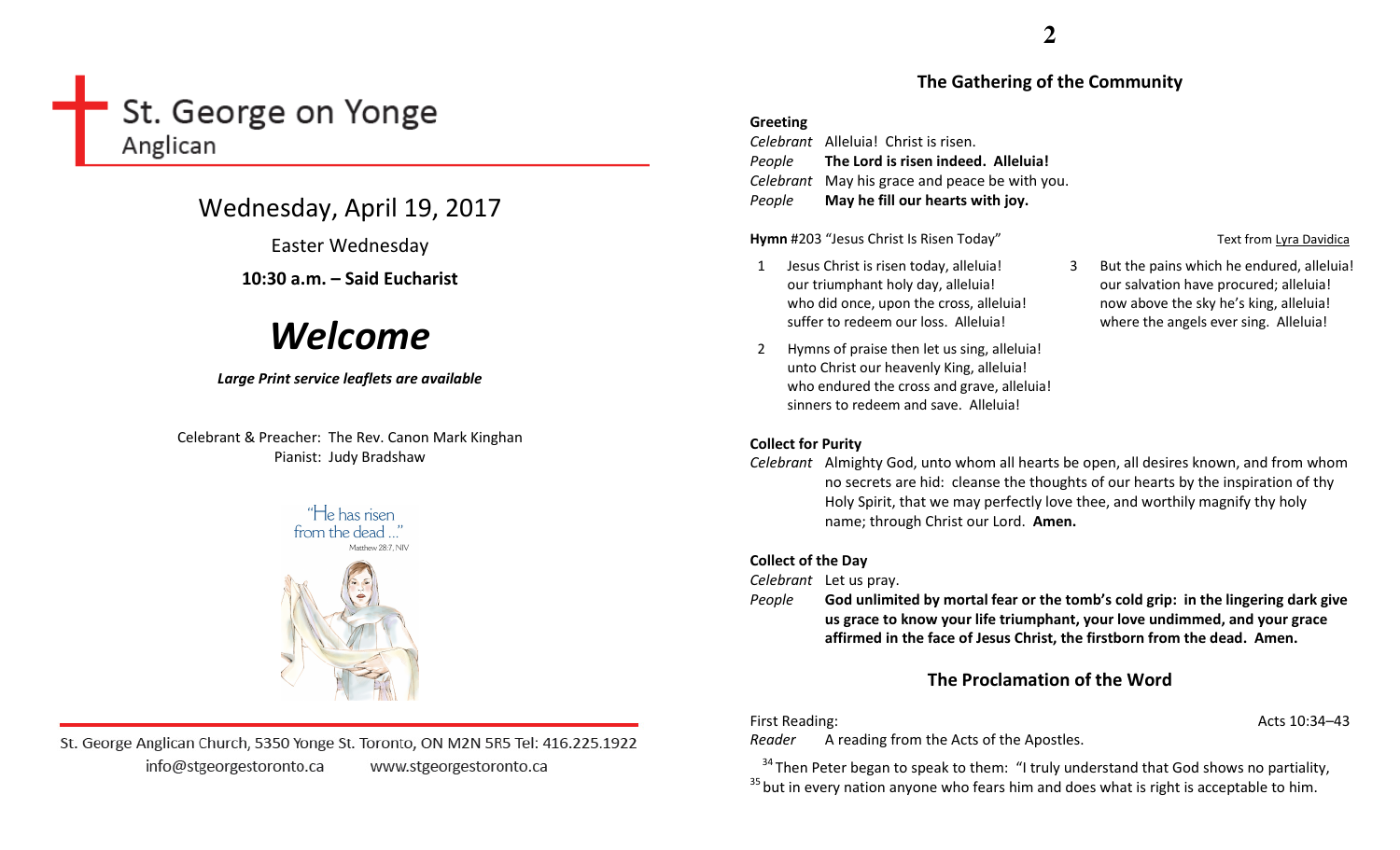$^{36}$ You know the message he sent to the people of Israel, preaching peace by Jesus Christ he is Lord of all. <sup>37</sup>That message spread throughout Judea, beginning in Galilee after the baptism that John announced:  $38$  how God anointed Jesus of Nazareth with the Holy Spirit and with power; how he went about doing good and healing all who were oppressed by the devil, for God was with him. <sup>39</sup> We are witnesses to all that he did both in Judea and in Jerusalem. They put him to death by hanging him on a tree;  $40$  but God raised him on the third day and allowed him to appear,  $41$  not to all the people but to us who were chosen by God as witnesses, and who ate and drank with him after he rose from the dead.  $42$  He commanded us to preach to the people and to testify that he is the one ordained by God as judge of the living and the dead.  $43$  All the prophets testify about him that everyone who believes in him receives forgiveness of sins through his name."

Reader The Word of the Lord. PeopleThanks be to God.

Holy Gospel: National Association of the Matthew 28:1–10

Celebrant The Lord be with you.

#### PeopleAnd with thy spirit.

Celebrant The Holy Gospel of our Lord Jesus Christ according to Matthew.

PeopleGlory be to thee, O Lord.

 $1$  After the sabbath, as the first day of the week was dawning, Mary Magdalene and the other Mary went to see the tomb.  $2$  And suddenly there was a great earthquake; for an angel of the Lord, descending from heaven, came and rolled back the stone and sat on it.  $3$  His appearance was like lightning, and his clothing white as snow.  $4$  For fear of him the guards shook and became like dead men. <sup>5</sup> But the angel said to the women, "Do not be afraid; I know that you are looking for Jesus who was crucified. <sup>6</sup>He is not here; for he has been raised, as he said. Come, see the place where he lay.  $7$ Then go quickly and tell his disciples, 'He has been raised from the dead, and indeed he is going ahead of you to Galilee; there you will see him.' This is my message for you."  $8$  So they left the tomb quickly with fear and great joy, and ran to tell his disciples.  $9$  Suddenly Jesus met them and said, "Greetings!" And they came to him, took hold of his feet, and worshipped him.  $^{10}$  Then Jesus said to them, "Do not be afraid; go and tell my brothers to go to Galilee; there they will see me."

Celebrant The Gospel of Christ. PeoplePraise be to thee, O Christ.

#### Sermon

A time for silent reflection is kept.

#### The Nicene Creed

People

all things visible and invisible;

 And in one Lord Jesus Christ, the only-begotten Son of God, begotten of the Father before all worlds, God, of God; Light, of Light; very God, of very God; begotten, not made; being of one substance with the Father; through whom all things were made: who for us and for our salvation came down from heaven, and was incarnate by the Holy Ghost of the Virgin Mary, and was made man, and was crucified also for us under Pontius Pilate. He suffered and was buried, and the third day he rose again according to the scriptures, and ascended into heaven, and sitteth on the right hand of the Father. And he shall come again with glory to judge both the quick and the dead: whose kingdom shall have no end.

I believe in one God, the Father almighty, maker of heaven and earth, and of

And I believe in the Holy Ghost, the Lord, the giver of life, who proceedeth from the Father and the Son, who with the Father and the Son together is worshipped and glorified, who spake by the prophets. And I believe one, holy, catholic, and apostolic Church. I acknowledge one baptism for the remission of sins. And I look for the resurrection of the dead, and the life of the world to come. Amen.

#### The Prayers of the People

#### Confession and Absolution

Celebrant Let us humbly confess our sins to almighty God. Silence is kept.

People Almighty God, Father of our Lord Jesus Christ, Maker of all things and judge of all people: We acknowledge and confess our manifold sins and wickedness, Which we from time to time most grievously have committed, By thought, word and deed, Against thy divine majesty. We do earnestly repent, and are heartily sorry for these our misdoings. Have mercy upon us, most merciful Father; For thy Son our Lord Jesus Christ's sake, Forgive us all that is past; And grant that we may ever hereafter Serve and please thee In newness of life, To the honour and glory of thy name; Through Jesus Christ our Lord. Amen.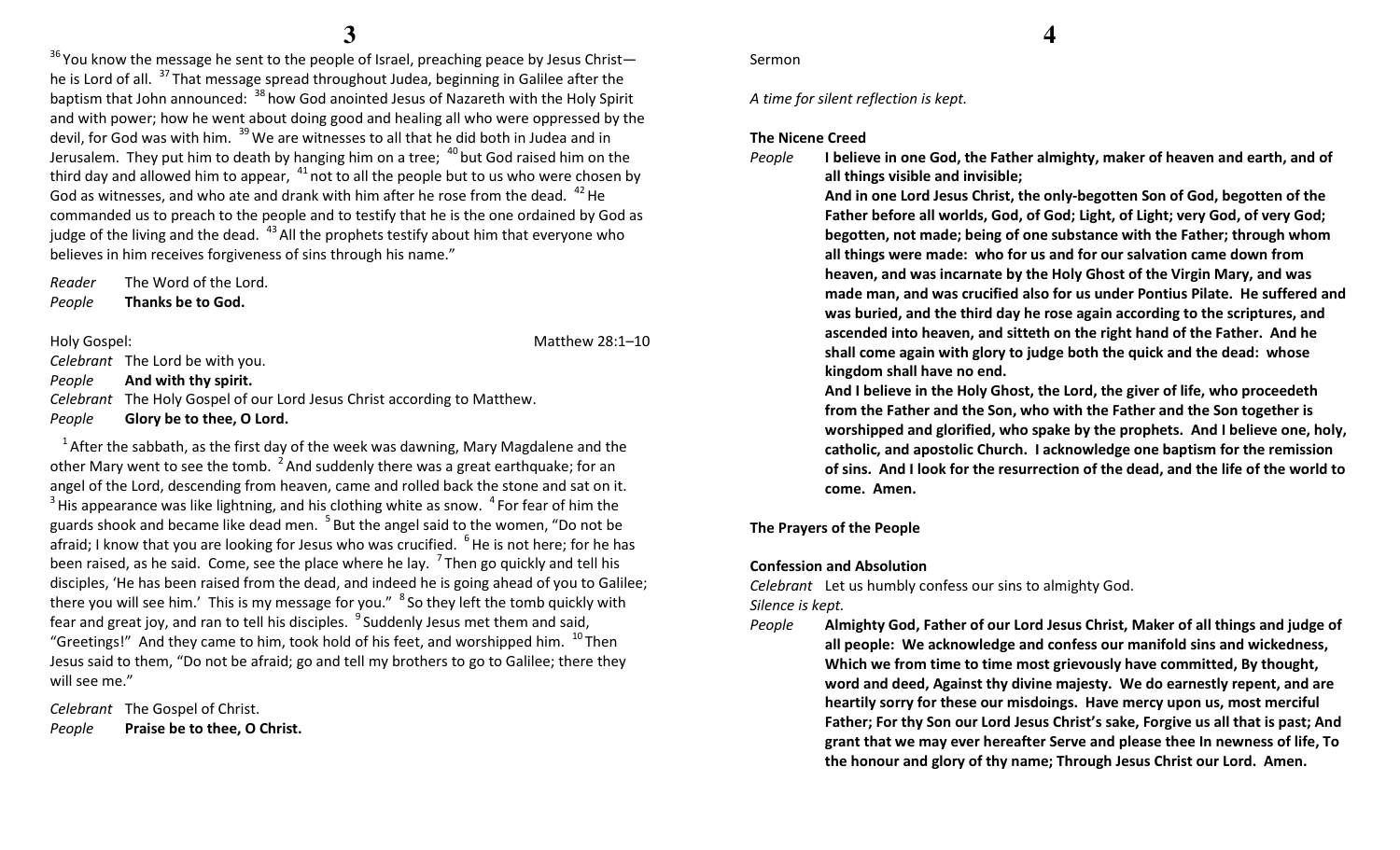Celebrant Almighty God, our heavenly Father, who of his great mercy hath promised forgiveness of sins to all them that with hearty repentance and true faith turn unto him: have mercy upon you; pardon and deliver you from all your sins; confirm and strengthen you in all goodness; and bring you to everlasting life; through Jesus Christ our Lord. Amen.

#### The Peace

Celebrant The peace of the Lord be always with you. PeopleAnd with thy spirit.

# The Celebration of the Eucharist

3

Hymn #205 "The Day of Resurrection" Text by John of Damascus; translation by John Mason Neale

and all that is therein. Let all things seen and unseen their notes of gladness blend,

for Christ the Lord is risen, our joy that hath no end.

 Now let the heavens be joyful; let earth her song begin;

the round world keep high triumph,

- 1 The day of resurrection! Earth, tell it out abroad, the passover of gladness, the passover of God! From death to life eternal, from earth unto the sky, our Christ hath brought us over with hymns of victory.
- 2 Our hearts be pure from evil, that we may see aright the Lord in rays eternal of resurrection light, and, listening to his accents, may hear so calm and plain his own "All hail!" and, hearing, may raise the victor strain.

## The Prayer over the Gifts

Celebrant Let us pray.

People God our strength and salvation, receive all we offer you this day, and grant that we who have confessed your name, and received new life in baptism, may live in the joy of the resurrection, through Jesus Christ the Lord. Amen.

# The Great Thanksgiving Eucharistic Prayer A

Proper Preface Easter

- Celebrant The Lord be with you.
- PeopleAnd with thy spirit.
- Celebrant Lift up your hearts.
- PeopleWe lift them up unto the Lord.
- Celebrant Let us give thanks unto our Lord God.
- PeopleIt is meet and right so to do.
- Celebrant It is very meet, right, and our bounden duty, that we should at all times, and in all places, give thanks unto thee, O Lord, holy Father, almighty, everlasting God, creator and preserver of all things.

But chiefly are we bound to praise thee for the glorious resurrection of thy Son Jesus Christ our Lord; for he is the very Paschal Lamb, which was offered for us, and hath taken away the sin of the world; who by his death hath destroyed death, and by his rising to life again hath restored to us everlasting life. Therefore with angels and archangels, and with all the company of heaven, we laud and magnify thy glorious name; evermore praising thee and saying:

People Holy, holy, holy, Lord God of Hosts, heaven and earth are full of thy glory. Glory be to thee, O Lord most high.

Blessed is he that cometh in the name of the Lord: Hosanna in the highest.

Celebrant Blessing and glory and thanksgiving be unto thee, almighty God, our heavenly Father, who of thy tender mercy didst give thine only Son Jesus Christ to take our nature upon him, and to suffer death upon the cross for our redemption; who made there, by his one oblation of himself once offered, a full, perfect, and sufficient sacrifice, oblation, and satisfaction, for the sins of the whole world; and did institute, and in his holy Gospel command us to continue, a perpetual memorial of that his precious death, until his coming again.

> Hear us, O merciful Father, we most humbly beseech thee; and grant that we receiving these thy creatures of bread and wine, according to thy Son our Saviour Jesus Christ's holy institution, in remembrance of his death and passion, may be partakers of his most blessed body and blood;

who, in the same night that he was betrayed, took bread; and, when he had given thanks, he brake it; and gave it to his disciples, saying, "Take, eat; this is my body which is given for you: Do this in remembrance of me."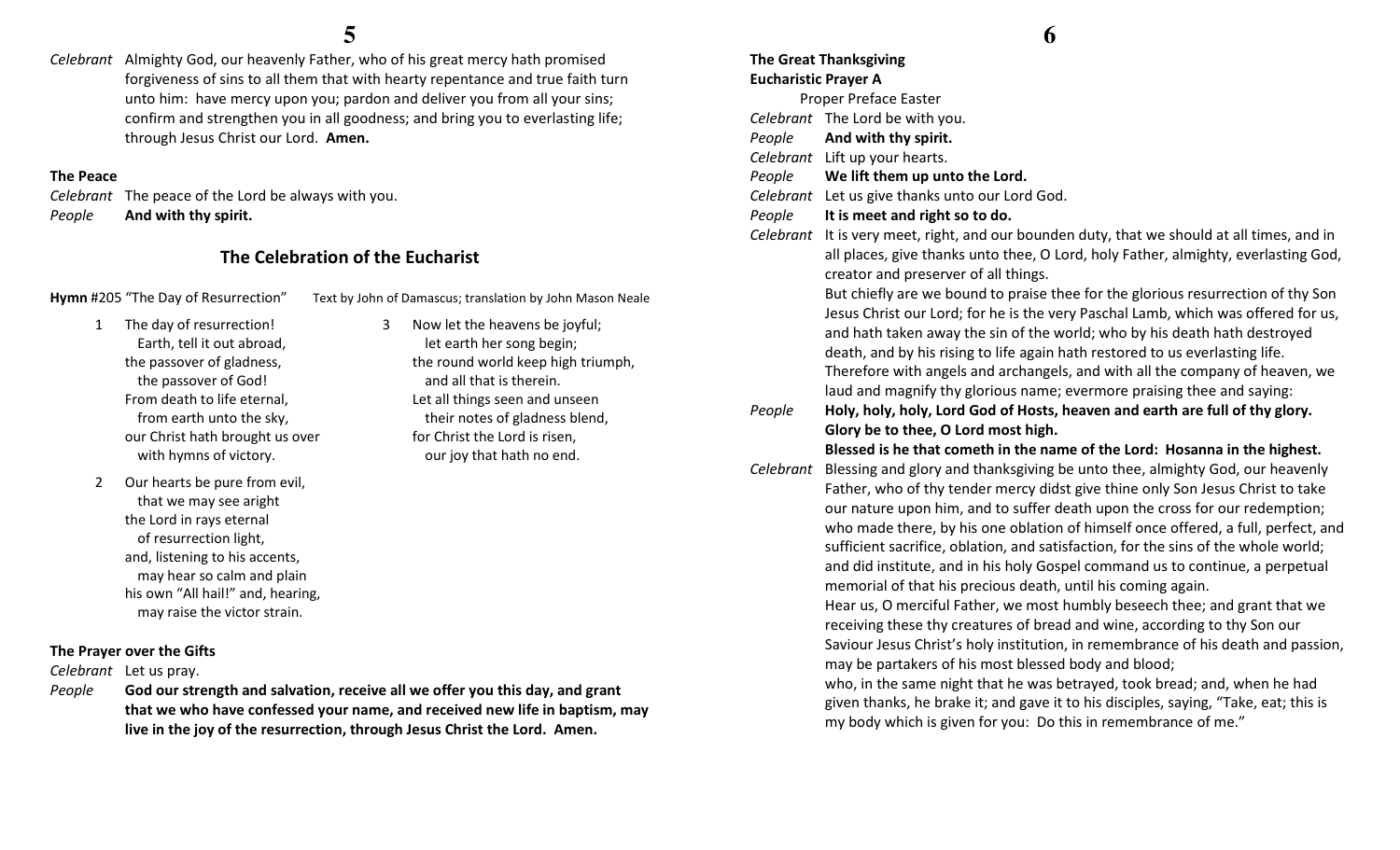Likewise after supper he took the cup; and when he had given thanks, he gave it to them, saying, "Drink ye all, of this; for this is my blood of the new covenant, which is shed for you and for many for the remission of sins: Do this, as oft as ye shall drink it, in remembrance of me."

Wherefore, O Father, Lord of heaven and earth, we thy humble servants, with all thy holy Church, remembering the precious death of thy beloved Son, his mighty resurrection, and glorious ascension, and looking for his coming again in glory, do make before thee, in this sacrament of the holy bread of eternal life and the cup of everlasting salvation, the memorial which he hath commanded:

- People We praise thee, we bless thee, we thank thee, and we pray to thee, Lord our God.
- Celebrant And we entirely desire thy fatherly goodness mercifully to accept this our sacrifice of praise and thanksgiving, most humbly beseeching thee to grant, that by the merits and death of thy Son Jesus Christ, and through faith in his blood, we and all thy whole Church may obtain remission of our sins, and all other benefits of his passion; And we pray that by the power of thy Holy Spirit, all we who are partakers of this holy communion may be fulfilled with thy grace and heavenly benediction; through Jesus Christ our Lord, by whom and with whom, in the unity of the Holy Spirit, all honour and glory be unto thee, O Father Almighty, world without end. Amen.

#### The Lord's Prayer

Celebrant And now, as our Saviour Christ hath taught us, we are bold to say:

People Our Father, who art in heaven, hallowed be thy name, thy kingdom come, thy will be done, on earth as it is in heaven. Give us this day our daily bread. And forgive us our trespasses, as we forgive those who trespass against us. And lead us not into temptation, but deliver us from evil. For thine is the kingdom, the power, and the glory, for ever and ever. Amen.

## The Breaking of the Bread

Celebrant Alleluia! Christ our Passover is sacrificed for us; PeopleTherefore, let us keep the feast. Alleluia!

All are invited to share in Communion. If you would rather not receive the bread and wine, please feel free to come forward for a blessing.

Prayer after Communion

Celebrant Let us pray.

People God of life, bring us to the glory of the resurrection promised in this Easter sacrament. We ask this in the name of Jesus Christ the risen Lord. Amen.

#### Doxology

Celebrant Glory to God,

People whose power, working in us, can do infinitely more than we can ask or imagine. Glory to God from generation to generation, in the Church and in Christ Jesus, for ever and ever. Amen.

Hymn #210 "Yours Be the Glory, Risen, Conquering Son"

**English text** Text by Edmond Louis Budry; translation by Richard Birch Hoyle

1 Yours be the glory, risen, conquering Son: endless is the victory over death you won. Angels robed in splendour rolled the stone away, kept the folded grave-clothes where your body lay.

**Refrain:** Yours be the glory, risen, conquering Son: endless is the victory over death you won.

3 No more we doubt you, glorious Prince of life: what is life without you? Aid us in our strife; make us more than conquerors through your deathless love; bring us safe through Jordan to your home above.

### Refrain

### Dismissal

Celebrant Alleluia! Alleluia! Go in peace to love and serve the Lord. PeopleThanks be to God. Alleluia! Alleluia!

> Please join us for lunch following the service provided by Delmanor Senior Community.